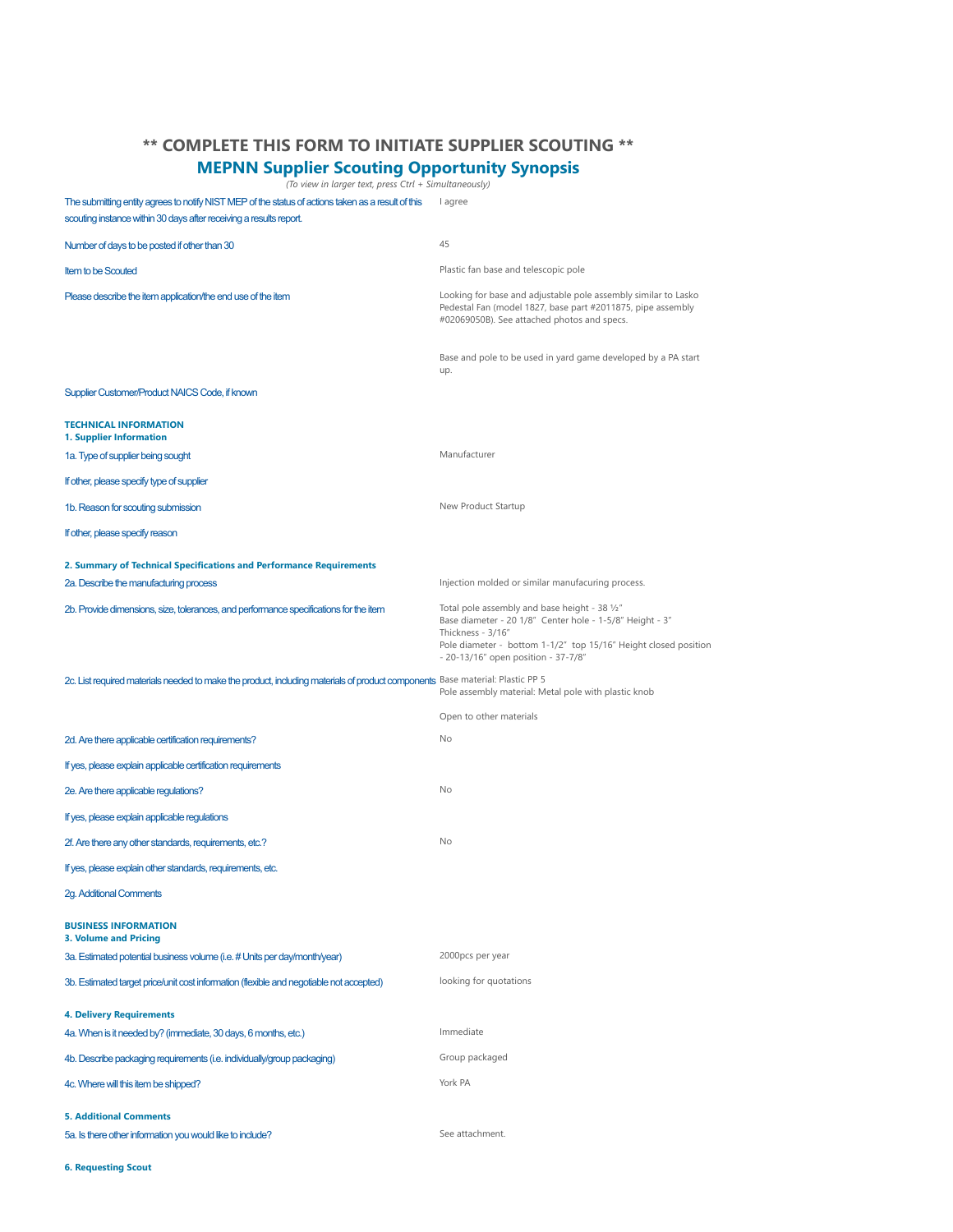## 6a. Scout Name

6b. Center Name

If an organization other than a Center, please enter

## 6c. Scout Email

Supplier Scouting Number (NIST MEP use only)

| <b>Attachments</b>                                                                                             |                                                                   |           | Base and pole assembly supplier search.pdf                                                                                                         |  |
|----------------------------------------------------------------------------------------------------------------|-------------------------------------------------------------------|-----------|----------------------------------------------------------------------------------------------------------------------------------------------------|--|
| Created at $5/11/2022$ 8:42 AM by $\Box$ Evan Bates<br>Last modified at 5/11/2022 8:42 AM by $\Box$ Evan Bates |                                                                   |           | CLOSE                                                                                                                                              |  |
| <b>MEP Connect</b>                                                                                             | <b>Resources</b>                                                  | Follow Us | General Information                                                                                                                                |  |
| Home<br><b>MEIS</b><br>.                                                                                       | <b>Privacy Policy / Security</b><br><b>Notice / Accessibility</b> |           | The Manufacturing Extension Partnership (MEP) connects the MEP National<br>Network and is a program within the National Institute of Standards and |  |

**[National Calendar](https://mic.nist.gov/Lists/National%20NIST%20MEP%20Calender/calendar.aspx) [Contact MEP](https://mic.nist.gov/Pages/Contact-MEP.aspx) [Ask the Network](https://mic.nist.gov/Lists/Community%20Discussion/AllItems.aspx)**

**Statement [Disclaimer](http://www.nist.gov/public_affairs/disclaimer.cfm) [FOIA](http://www.nist.gov/director/foia/) [Information Quality](http://www.nist.gov/director/quality_standards.cfm)**

**Technology (NIST)**. For assistance using MEP Connect, please contact the **[webmaster](mailto:nicole.ausherman@nist.gov)**. NIST is an agency of the **[U.S.Commerce Department](http://www.commerce.gov/)** For information on other federal programs, see **[USA.gov](http://www.usa.gov/)**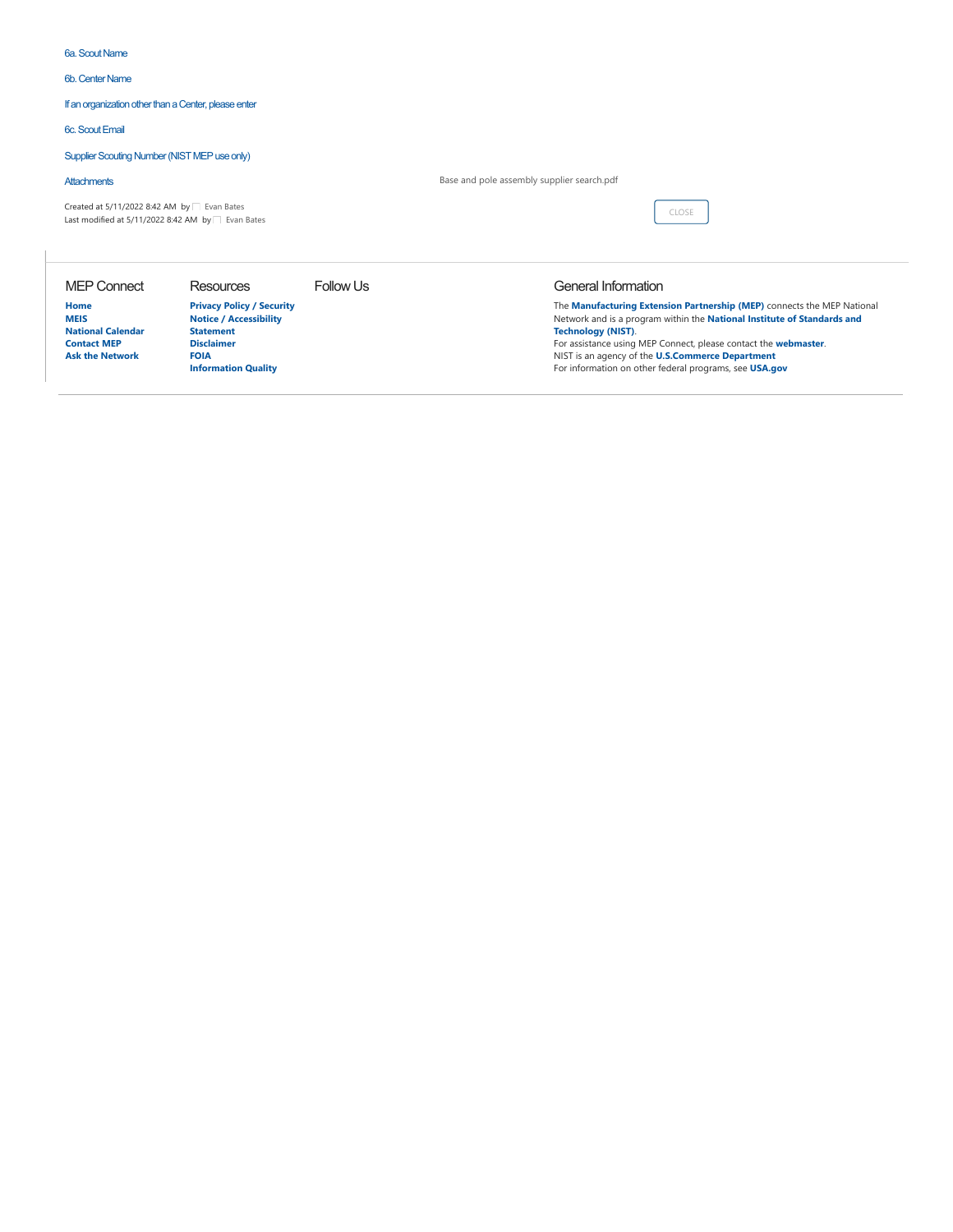Looking for a base and adjustable pole assembly like the one used with the Lasko Pedestal Fan (model 1827, base part #2011875, pipe assembly #02069050B)

Base material: Plastic PP 5

Pole assembly material: Metal pole with plastic knob



Lasko Pedestal Fan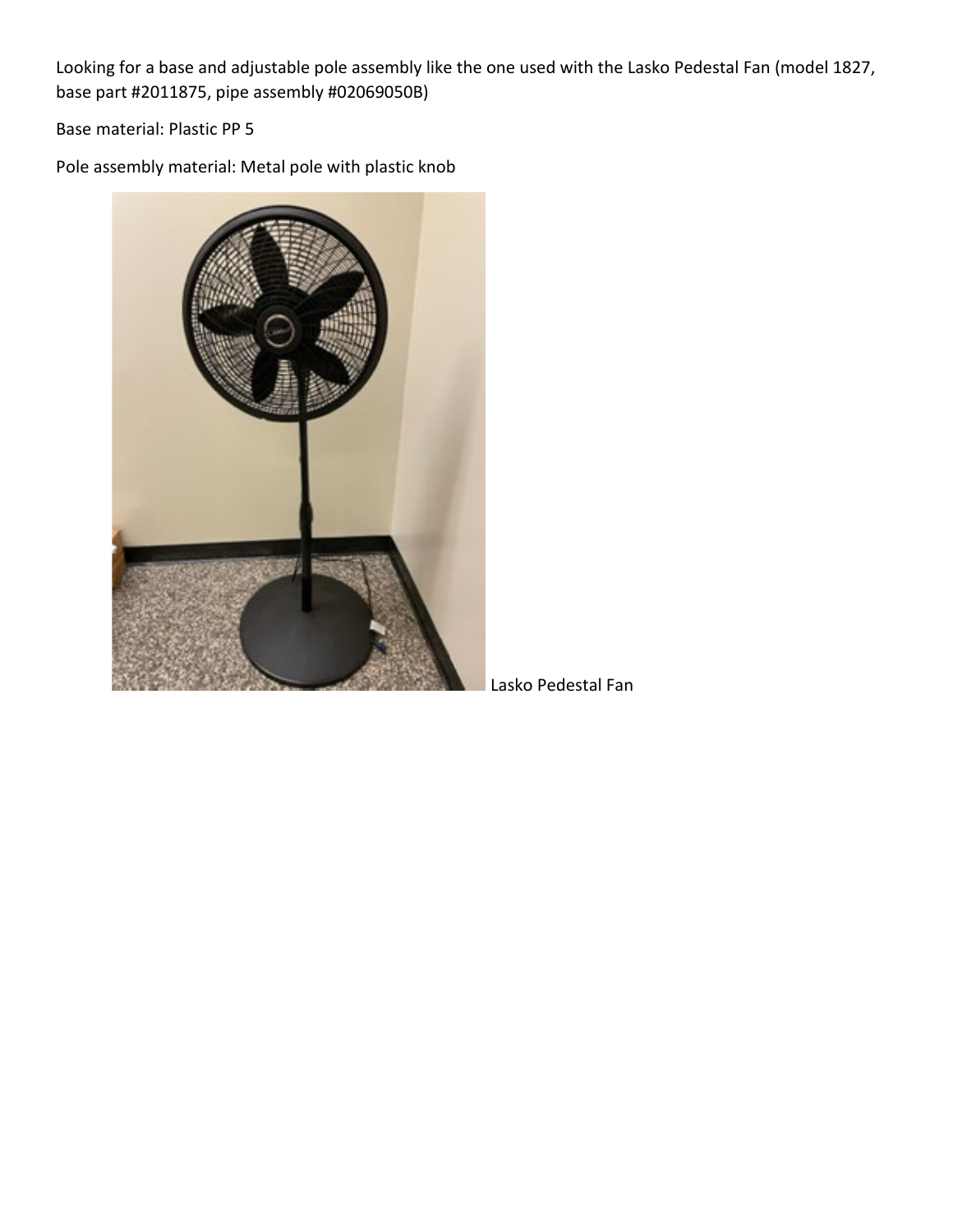Pole assembly and base: Floor to top of pipe is 38  $\frac{1}{2}$ "



Base, top view: 20-1/8"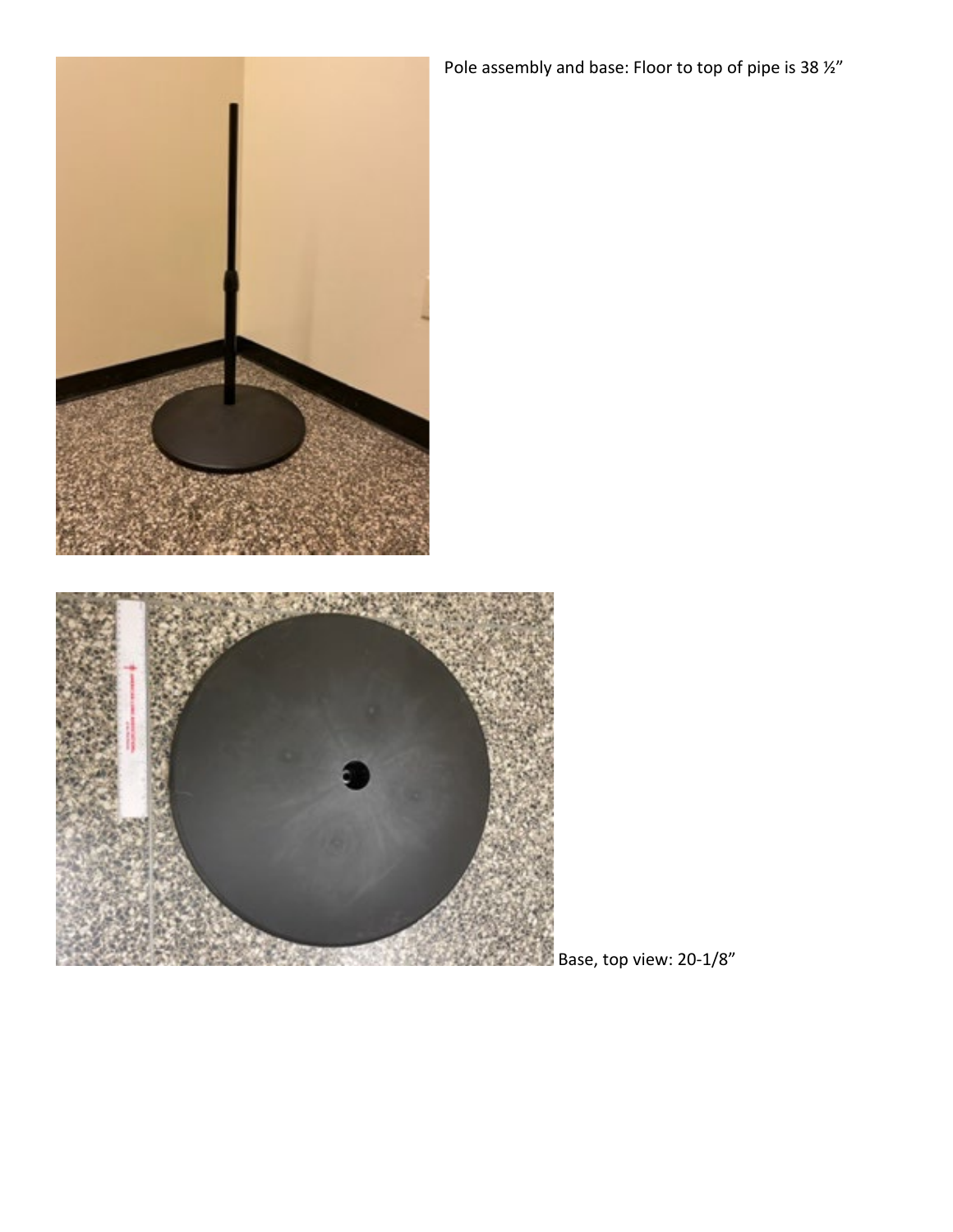





Base, close-up of center: 1-5/8"

Base, side view: total height 3", straight edge ¾"

Base, bottom view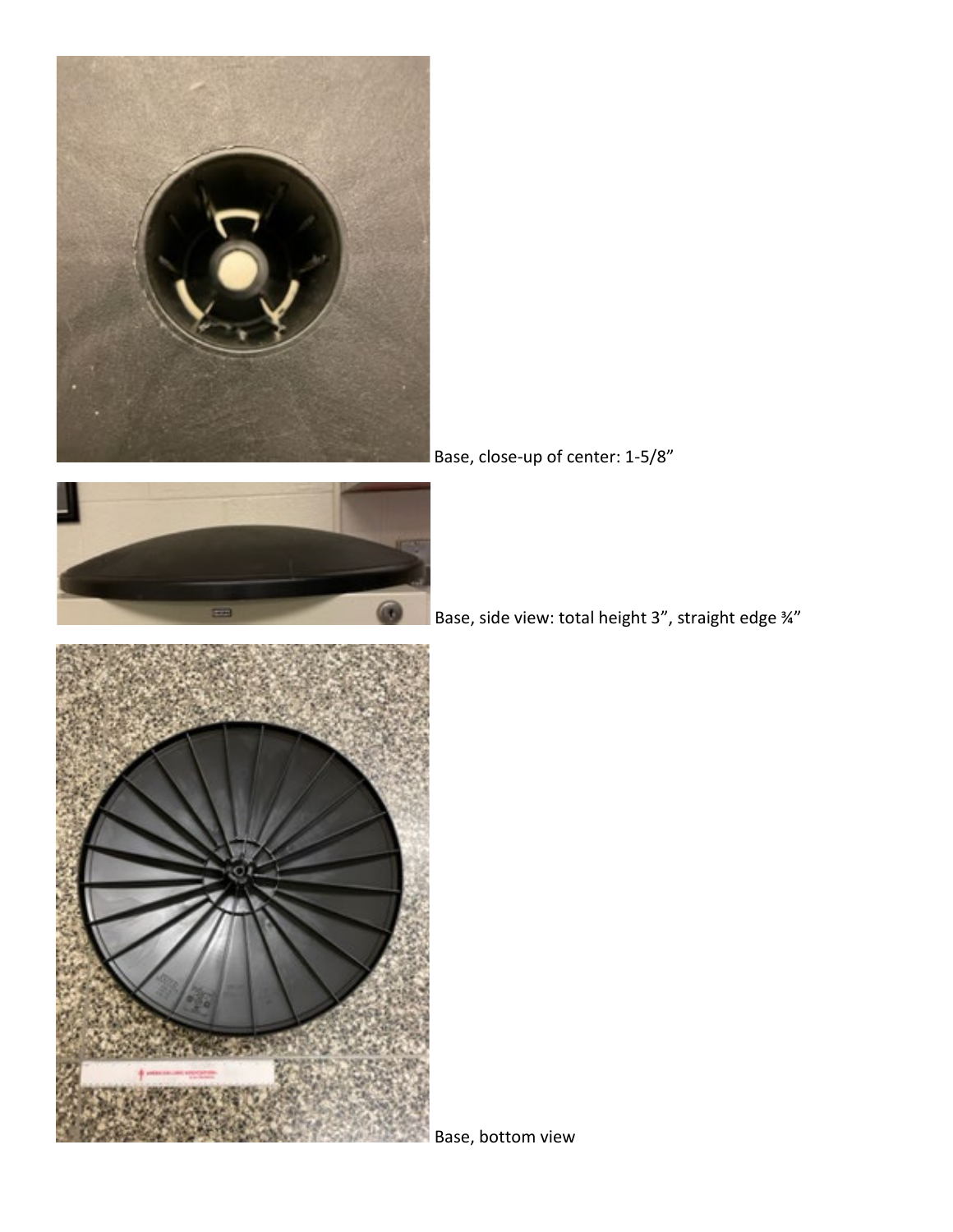

Base, bottom/side view



Base, bottom view, close-up of center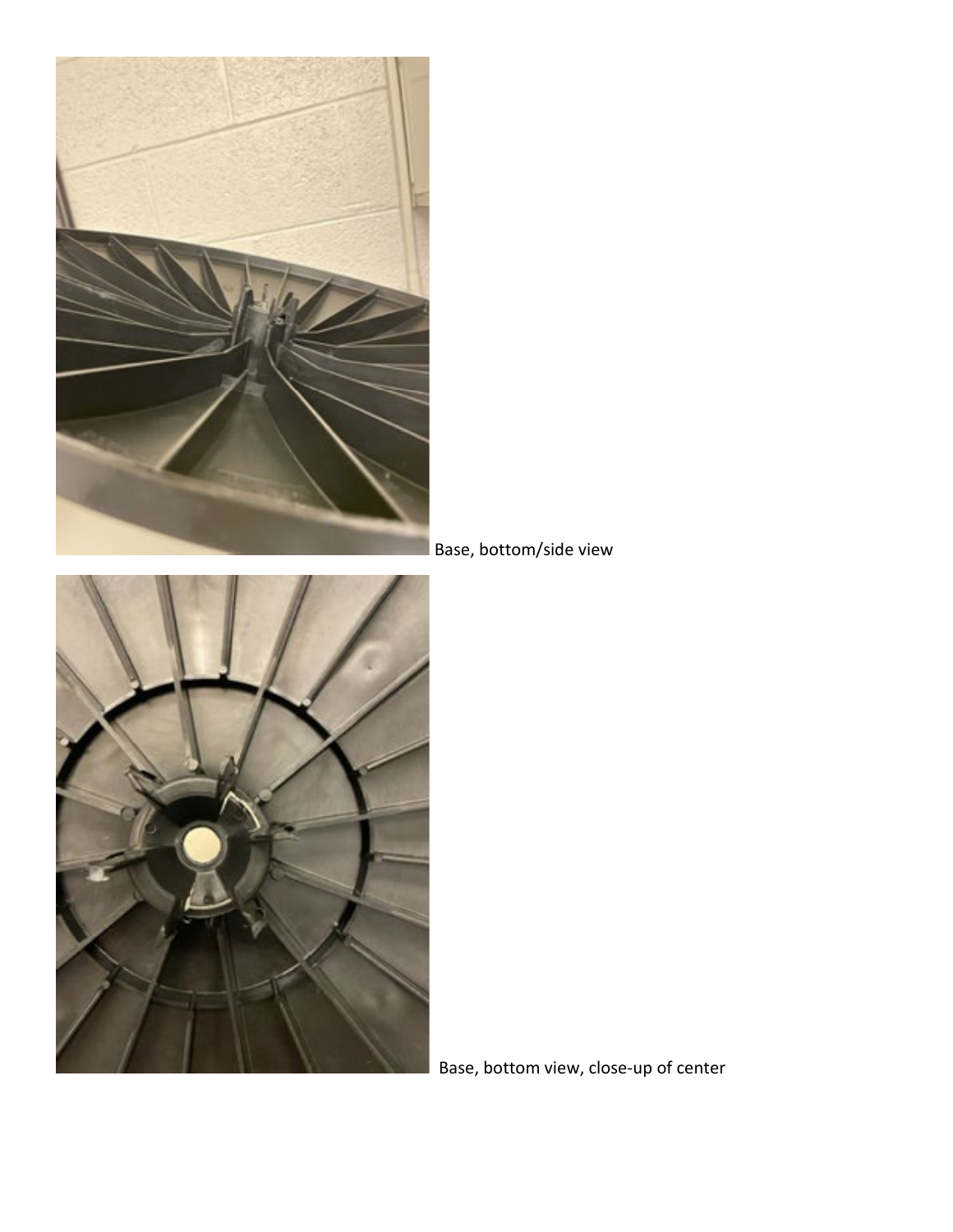

Thickness 3/16"



Pole assembly, closed position: 20-13/16"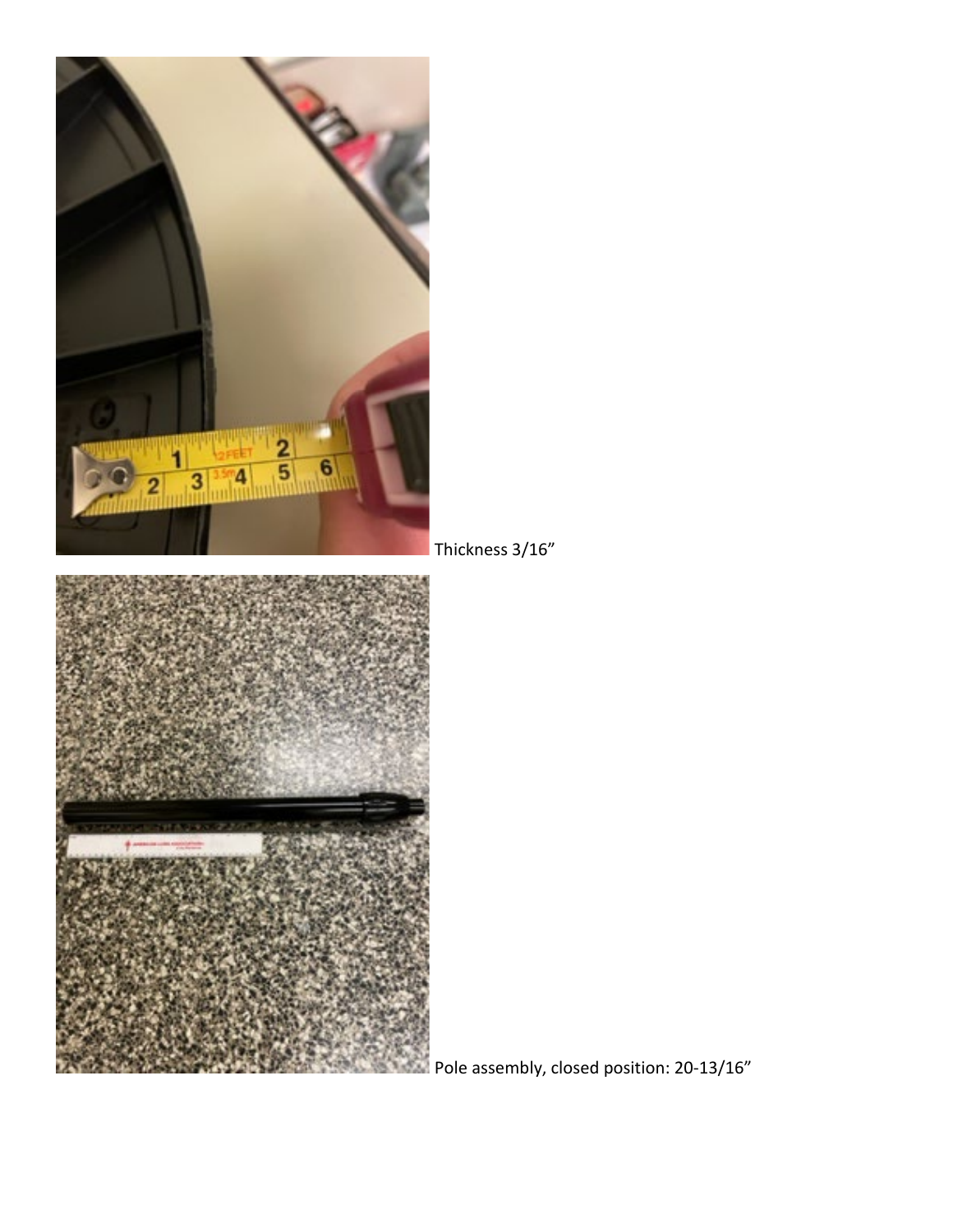

Pole assembly, top view: bottom  $1-1/2$ ", top  $15/16$ "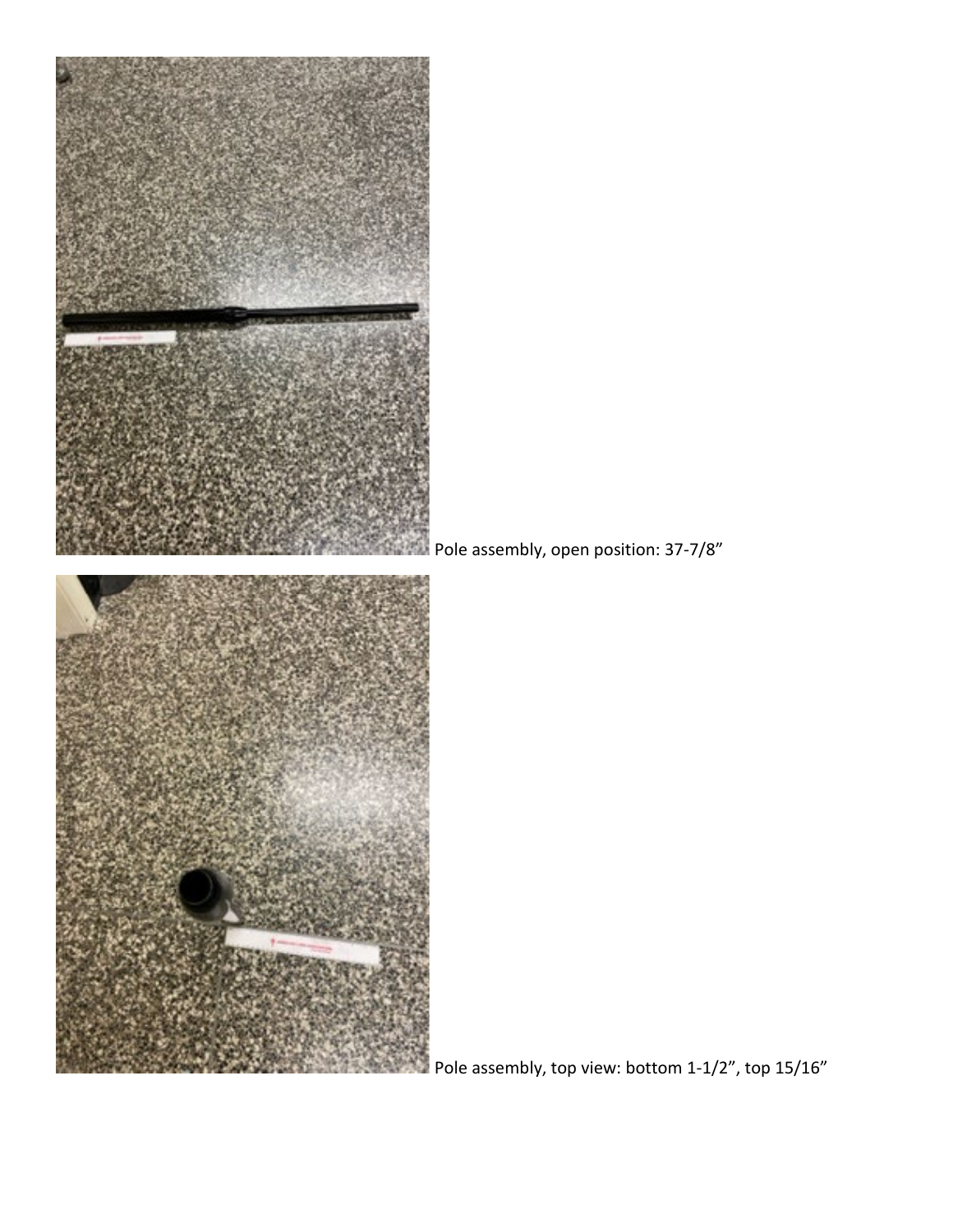

**Pole assembly close-up view**